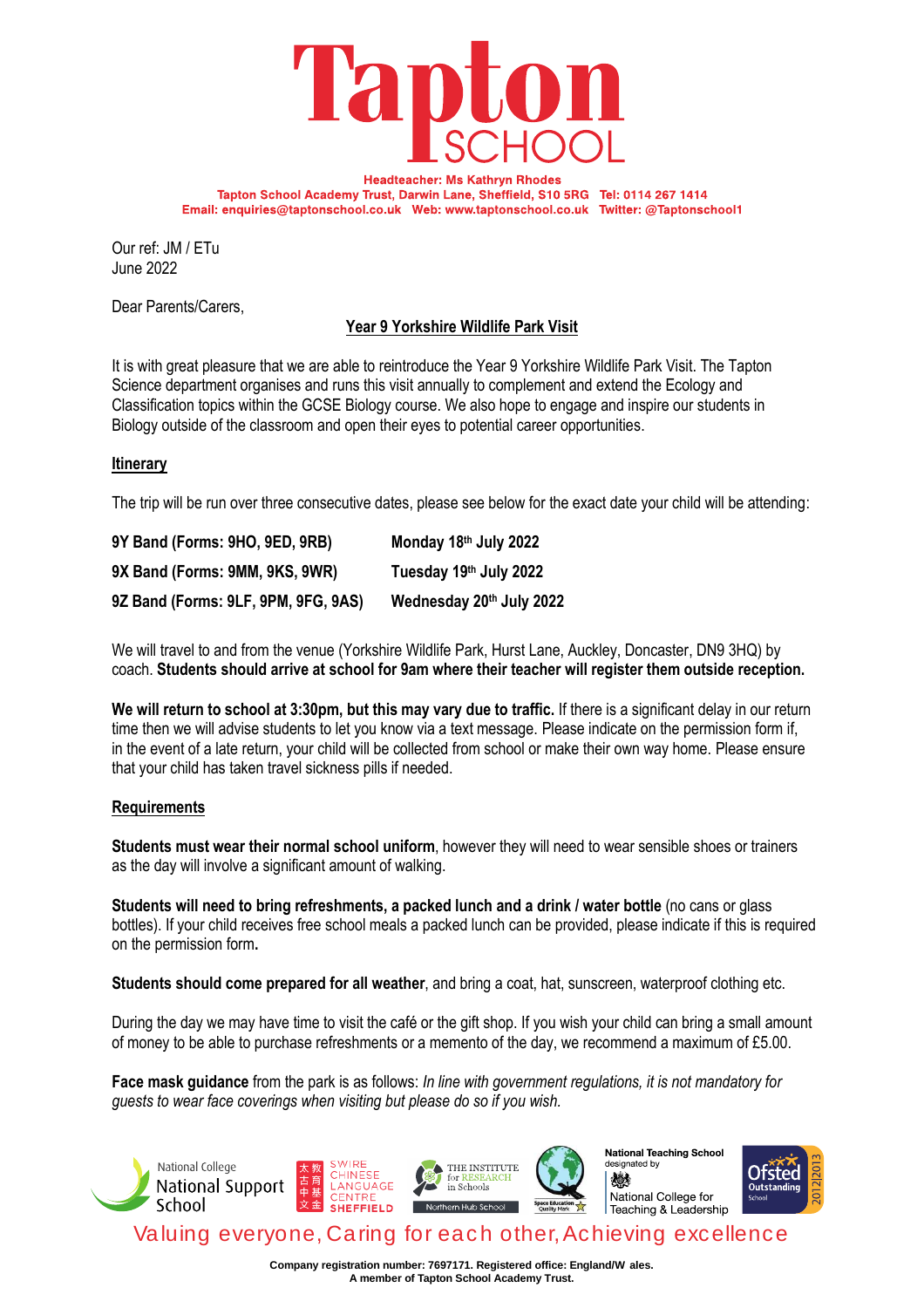# **Behaviour**

We have very clear school rules and expectations. Students need to demonstrate that they are meeting our expectations of behaviour in school in order for them to be allowed to attend the trip. If 'On Call' should be summoned on two or more occasions because of poor behaviour choices, from the date of receiving this letter to the date of the visit, they will not be allowed to attend. Monies paid will be refunded.

We understand the need for students to have a mobile phone whilst out on a school trip. However, just like in school the phone must be out of sight and only used with permission from staff. The same safeguarding rules that apply in school also apply on school trips and we need to monitor and control mobile phone usage. If a student misuses their phone it will be confiscated and returned to them at the end of the day, before they begin their homeward journey.

# **Contributions**

**We are asking for a voluntary contribution of £19.50 towards the cost of this visit.** We endeavour to make all trips accessible to all students however, if we do not receive enough voluntary contributions, the visit will not be able to go ahead. In this situation monies paid will be returned in full and we will advise all students at the earliest opportunity. **Payments will need to be made through the ParentPay system or via a barcode letter by Friday 24th June 2022.** If you require a barcode letter please contact the school office.

Parents and carers who find themselves in financial difficulties should refer to the school's Charging and Remissions policy if they wish to make a hardship application.

School trips can really enrich and expand a student's educational experience. We therefore operate a hardship policy at Tapton in order to provide opportunities to students whose families are experiencing genuine and unavoidable financial difficulty. We would like to offer parents the opportunity to contribute to this fund, making it clear that this is entirely voluntary and there is no obligation on you to make a contribution. However, if you wish to, you can do so using ParentPay, selecting the payment item 'Hardship' and entering the donation value. The funds will only be used to support students experiencing financial hardship and the senior leadership team will decide how the funds will be spent using their discretion and professional judgement.

# **If you wish for your child to take part in the trip, please complete and return the permission form by Friday 24th June 2022.**

Yours faithfully,

Mrs Miller Teacher of Biology



**Company registration number: 7697171. Registered office: England/W ales. A member of Tapton School Academy Trust.**